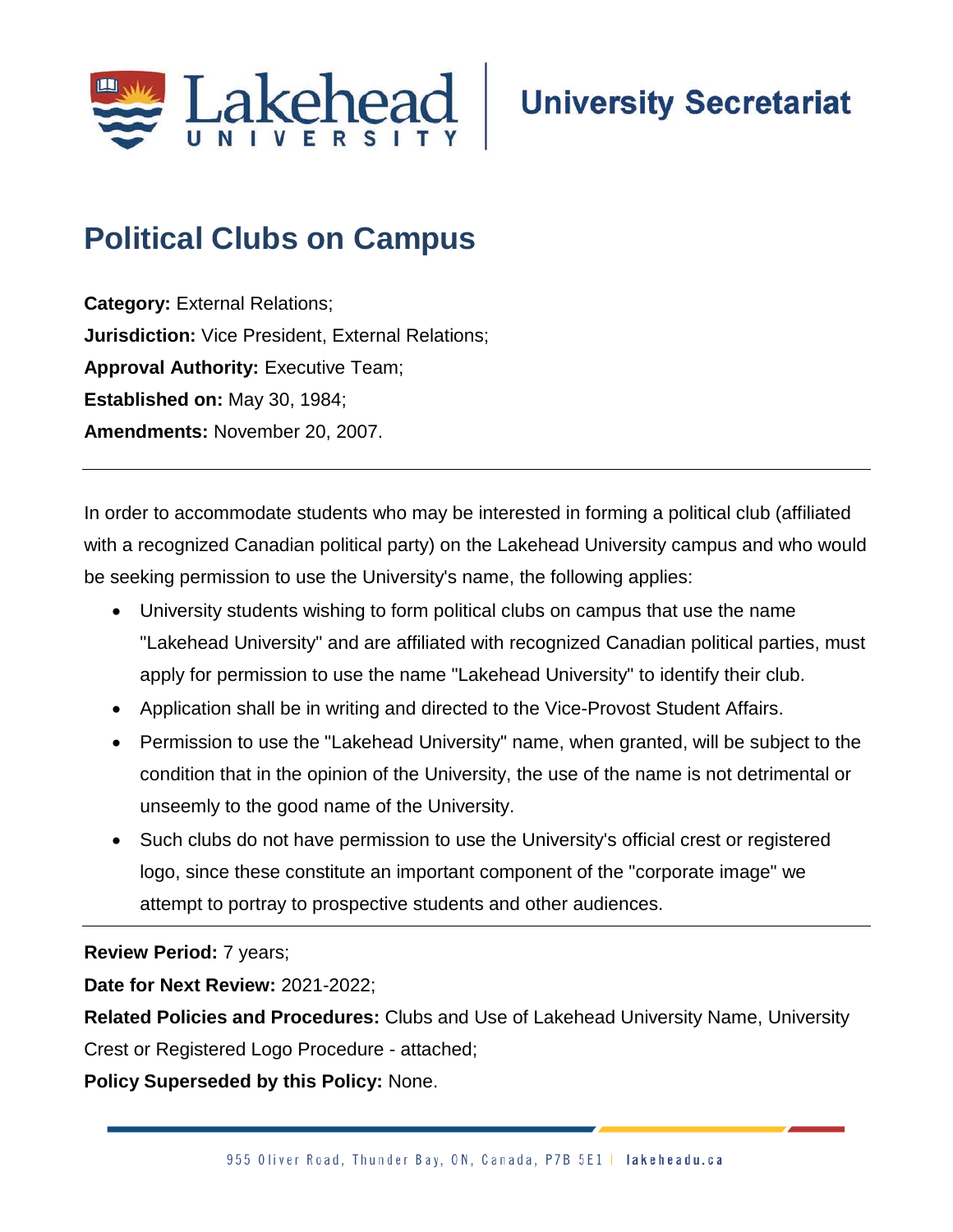The University Secretariat manages the development of policies through an impartial, fair governance process, and in accordance with the Policy Governance Framework. Please contact the University Secretariat for additional information on University policies and procedures and/or if you require this information in another format:

Open: Monday through Friday from 8:30am to 4:30pm; Location: University Centre, Thunder Bay Campus, Room UC2002; Phone: 807-346-7929 or Email: [univsec@lakeheadu.ca.](mailto:univsec@lakeheadu.ca)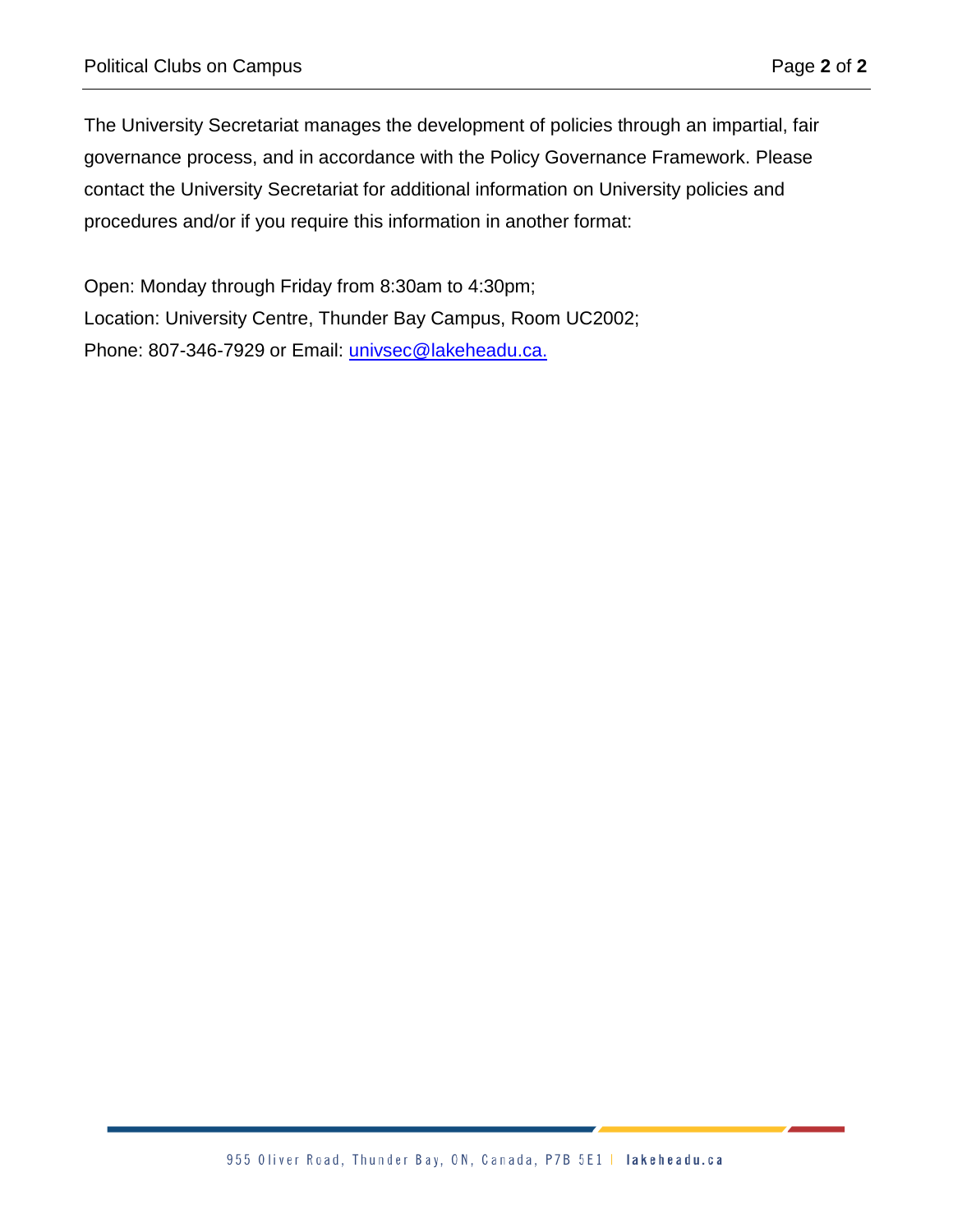

## **Clubs and Use of Lakehead University Name, University Crest or Registered Logo Procedure**

**Category:** External Relations; **Jurisdiction:** Vice President, External Relations; **Approval Authority:** Office of Student Affairs and Office of Communications; **Established on:** September 2010; **Amendments:** None.

## **Clubs and Use of Lakehead University Name**

- University students wishing to form clubs, associations, or societies on campus that use the name "Lakehead University" or "Lakehead U" must apply for permission to use the name to identify their club, association, or society.
- Application shall be in writing and directed to the Office of Communications.
- Permission to use the "Lakehead University" or "Lakehead U" name, when granted, will be subject to the condition that in the opinion of the University, the use of the name is not detrimental or unseemly to the good name of the University.
- Clubs and associations do not have permission to use the University's official crest or registered wordmark (logo).
- Lakehead University has the right to revoke permission to use its name if, at any time, it deems actions of an organization, club, association, or society are seen to be contrary to the University's values and are detrimental to its image